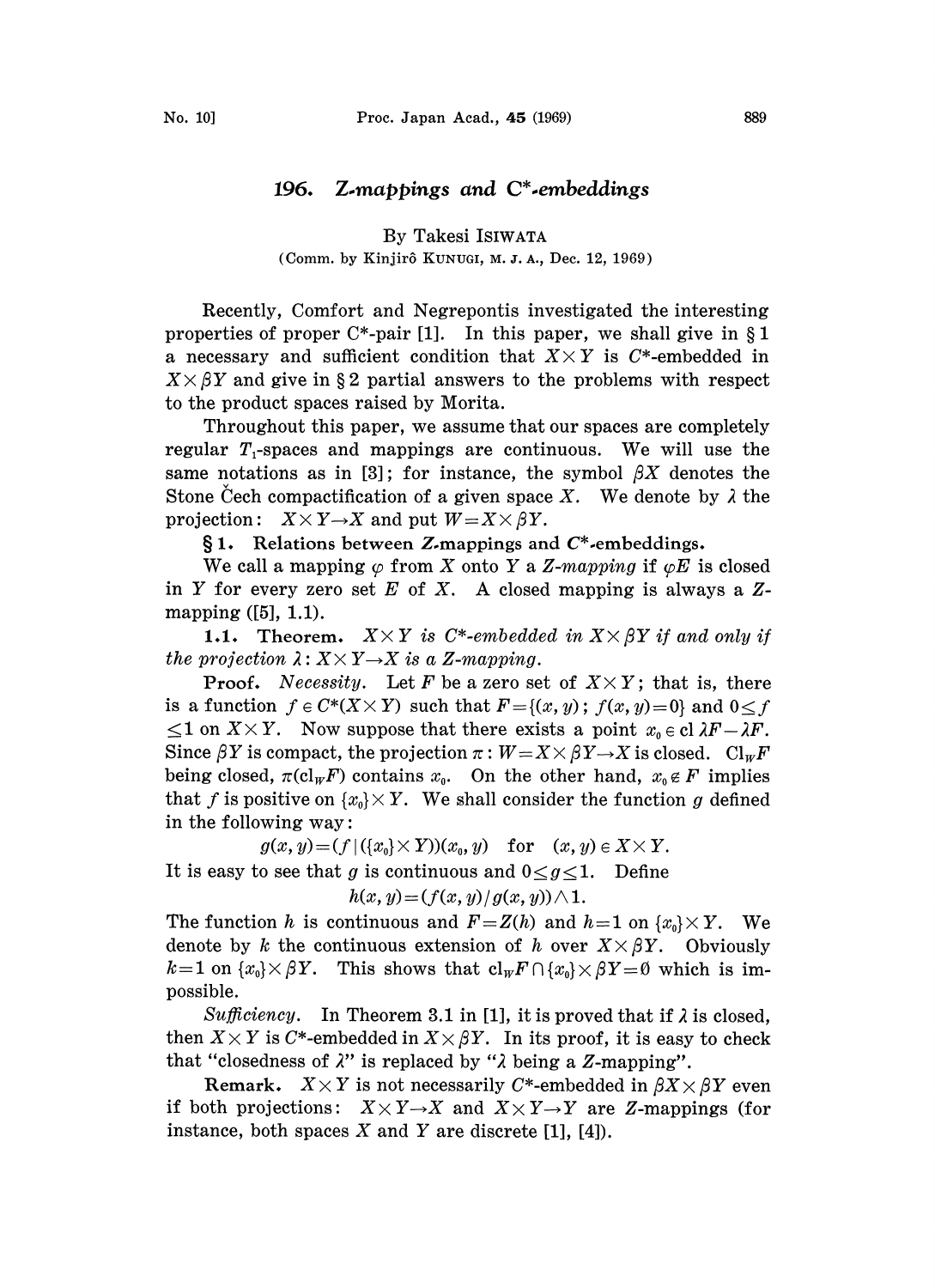As application of Theorem 1.1 we have

1.2. Corollary. If  $\lambda$  is a Z-mapping, then the projection:  $X \times Z$  $\rightarrow$ X is always a Z-mapping for any subspace Z of  $\beta Y$  containing Y.

This follows from Theorem 1.1 and the fact that if  $X \times Y$  is  $C^*$ embedded in  $X \times \beta Y$ , then so is  $X \times Z$ .

It is known that if X is a P-space and Y is Lindelöf space, then  $\lambda$ is closed (Theorem 3.2 in  $[1]$  or see the proof of Lemma 8.1 in  $[5]$ ). From this fact and 1.2 we have

1.3. Corollary. If X is a P-space and Z is a subspace of  $\beta Y$ containing Y where Y is a Lindelöf space, then  $X \times Z$  is C\*-embedded in  $X\times\beta Y$ .

In Theorem 2.1 in [5] we have proved that  $X$  is pseudocompact if and only if the projection:  $X \times Y \rightarrow Y$  is a Z-mapping for any weakly separable space  $Y$ . From this fact and 1.2 we have

1.4. Corollary. X is pseudocompact if and only if  $X \times Y$  is  $C^*$ embedded in  $\beta X \times Y$  for any weakly separable space Y.

In Theorem 5.3 in [1] it is proved that if the cardinal number of Y is nonmeasurable and  $X \times Y$  is C\*-embedded in  $X \times \beta Y$ , then  $\nu(X \times Y)$  $=\partial X \times \partial Y$  where  $\partial X$  is the Hewitt realcompactification of X. From this fact and 1.2 we have

1.5. Corollary. If the cardinal number of  $Y$  is nonmeasurable and the projection:  $X \times Y \rightarrow X$  is a Z-mapping, then  $\nu(X \times Z) = \nu X \times \nu Z$ for any subspace  $Z$  of  $\beta Y$  containing  $Y$ .

Tamano [7] has proved that if both  $X$  and  $Y$  are pseudocompact, then  $\beta(X \times Y) = \beta X \times \beta Y$  if and only if  $\lambda$  is a Z-mapping. From this fact we have

1.6. Corollary. If both spaces X and Y are pseudocompact, then C\*-embedding of  $X \times Y$  in  $X \times \beta Y$  implies C\*-embedding of  $X \times Y$ in  $\beta X \times \beta Y$ .

2. Partial answers to Morita Problems.

The followings were raised by Morita.

(M1) Let  $Y'$  be an image of a normal space Y under a closed mapping and let X be a compact space. Is  $X \times Y'$  normal whenever  $X \times Y$ is normal?

(M2) Let Y be a metric space. Is  $X \times Y$  countably paracompact whenever  $X \times Y$  is normal?

We shall consider the above problems under the assumption that  $X \times Y$  is C\*-embedded in  $X \times \beta Y$ . The following theorem 2.3 (cf. 2.4) and 2.5 are affirmative answeres to (M1) and (M2) respectively under the above condition.

Before considering the problems, we shall prove the following theorem which asserts that if  $X$  is an image of a weakly separable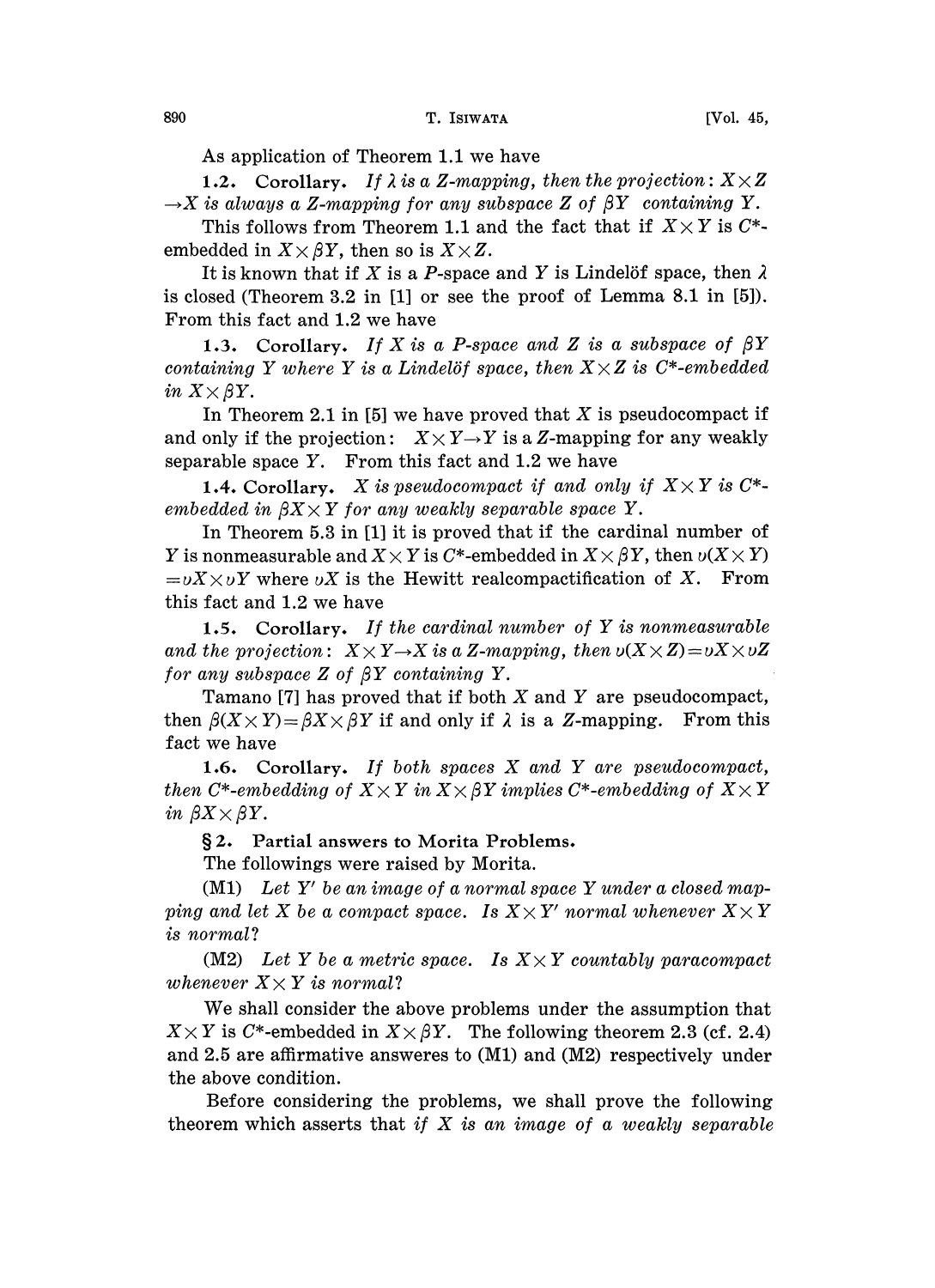space under a closed mapping, then  $X \times Y$  is C\*-embedded in  $X \times \beta Y$ for any pseudocompact space Y (see Corollary 1.4) and moreover  $v(X \times Y) = vX \times vY$  holds under the assumption that the cardinal number of Y is nonmeasurable (see Corollary 1.5).

**2.1.** Theorem. Let  $\varphi_1$  be a closed mapping from X onto X' and let  $\varphi_2$  be a continuous mapping from Y onto Y'. If  $X \times Y$  is C\*-embedded in  $X' \times \beta Y$ , then  $X' \times Y'$  is C\*-embedded in  $X' \times \beta Y'$ .

Proof, It is sufficient by Theorem 1.1 to show that the projection  $\mu: X' \times Y' \rightarrow X'$  is a Z-mapping. Let  $E = Z(f)$  be a zero set of  $X' \times Y'$ . Define the mapping  $\varphi : \varphi(x, y) = (\varphi_1(x), \varphi_2(y))$  from  $X \times Y$  onto  $X' \times Y'$  and put  $g = f \varphi$ . It is easy to see that  $F = Z(g) = \varphi^{-1}(E)$ . F  $X' \times Y'$ . Define the mapping  $\varphi : \varphi(x, y) = (\varphi_1(x), \varphi_2(y))$  from  $X \times Y$  onto being a zero set of  $X \times Y$  and  $\lambda$  being a Z-mapping by Theorem 1.1,  $\lambda F$  is closed in X and hence so is  $\varphi_1 \lambda F$ . We shall show that  $\varphi_1 \lambda F = \mu E$ which completes the proof,  $x \in \lambda F \leftrightarrow (x, y) \in F$  for some point  $y \in Y$  $\leftrightarrow(x, y) \in \varphi^{-1}(E) \leftrightarrow \varphi(x, y) \in E \leftrightarrow (\varphi_1 x, \varphi_2 y) \in E$ . Thus  $x \in \lambda F$  implies that  $\varphi_1x \in \mu E$ , and hence  $\varphi_1\lambda F \subset \mu E$ . Conversely  $x_1 \in \mu E \leftrightarrow (x_1, y_1) \in E$  for some point  $y_1 \in Y'$ . Since  $F = \varphi^{-1}(E)$ , there exists a point  $(x, y) \in F$ with  $\varphi_1 x=x_1$  and  $\varphi_2 y=y_1$ . This measns that  $x \in \lambda F$  and  $x_1 \in \varphi_1 \lambda F$ , that is,  $\mu E \subset \varphi_1 \lambda F$ .

The following lemma asserts that under suitable conditions, the closure in  $X\times\beta Y$  of closed subsets of  $X\times Y$  may be computed by taking closures of vertical slices.

**2.2.** Lemma. Let  $X \times Y$  be normal and C\*-embedded in  $X \times \beta Y$ and let E be a closed subset of  $X \times Y$ . If  $z \in cl_w E - E$  and  $\pi(z) = x_0$ , then  $z \in \text{cl}_w(E \cap Y_0)$  where  $\pi$  is the projection:  $W = X \times \beta Y \rightarrow X$  and  $Y_0$  $=\{x_0\}\times Y.$ 

**Proof.** Let us put  $E_0 = E \cap Y_0$ . If  $E_0 = \emptyset$ , then  $X \times Y$  being normal, there is a function  $f \in C^*(X \times Y)$  such that  $f=0$  on  $Y_0$  and  $f=1$  on  $E$ .<br>Since  $X \times Y$  is  $C^*$ -embedded in  $X \times \beta Y$ , it is easily seen that  $cl_w E$  $\bigcap cl_WY_0=0$ . But this is a contradiction because  $z \in cl_W E$  and  $cl_WY_0$  $=\{x_{0}\}\times\beta Y.$ 

Now suppose that  $z \notin cl_W E_0(\neq \emptyset)$ . There exists a neighborhood U (in W) of z such that  $cl_WU \cap cl_WE_0 = \emptyset$ . Let us put  $cl_WU \cap E = E_1$ and  $cl_wU \cap Y_0 = A$ . Then  $E_1 \cap A = \emptyset$ . As similar to the above method, we have contradistinctive relations:  $cl_wE_1 \cap cl_wA=0$  and  $z \in cl_wE_1$  $\bigcap \text{cl}_w A$ .

2.3. Theorem. Let  $\varphi_1$  be a perfect mapping from X onto X',  $\varphi_2$  a closed mapping from Y onto Y' and let  $X \times Y$  be C\*-embedded in  $X \times \beta Y$ . If  $X \times Y$  is normal, then so is  $X' \times Y'$ .

**Proof.** Let  $E_1$  and  $E_2$  be disjoint closed subsets of  $X' \times Y'$ . Define  $\varphi(x, y) = (\varphi_1 x, \varphi_2 y)$  and  $F_i = \varphi^{-1} E_i (i = 1, 2)$ .

Since  $X \times Y$  is normal and  $F_1 \cap F_2 = \emptyset$ , there exists a function f such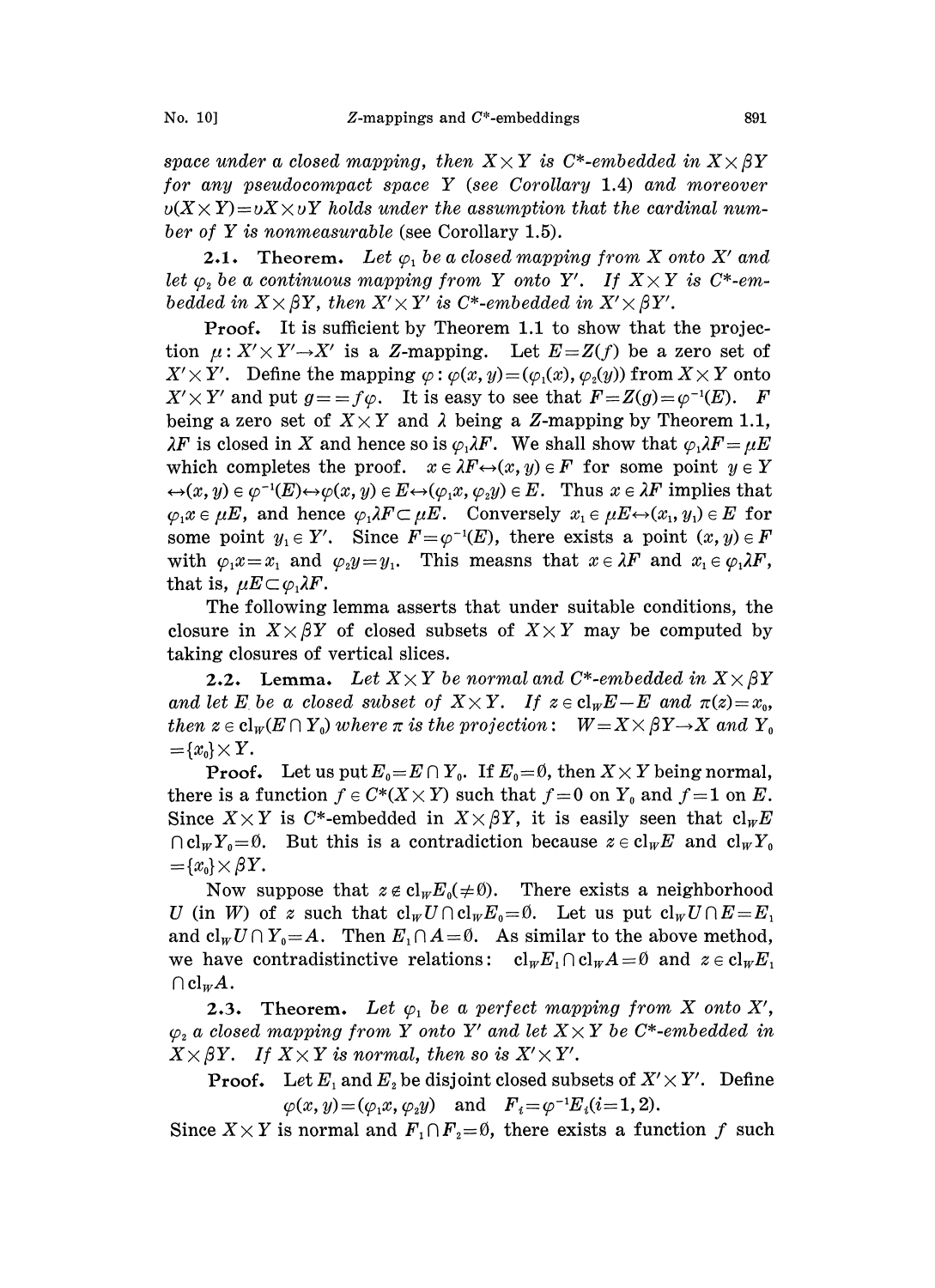892 T. ISIWATA [Vol. 45,

that  $F_1\subset Z(f)$  and  $F_2\subset \{(x,y); f(x,y)=1\}$ . By the assumption, f has the continuous extension g over  $W = X \times \beta Y$ . Obviously  $cl_wF_i = B_i$  $\subset Z(g)$  and  $\text{cl}_wF_z=B_z\subset \{(x, y); g(x, y)=1\}.$  Let  $\psi_z$  be the Stone extension of  $\varphi_2$  from  $\beta Y$  onto  $\beta Y'$ . The mapping  $\psi$  from W onto  $W' = X' \times \beta Y'$ defined by

$$
\psi(x, y) = (\varphi_1 x, \psi_2 y) \quad \text{for} \quad (x, y) \in W
$$

is perfect by [6] because both mappings  $\varphi_1$  and  $\psi_2$  are perfect.

Now suppose that  $(x', y') \in \psi(B_1) \cap \psi(B_2)$ . There exists a point  $(x_i, y_i) \in B_i$  with  $\psi(x_i, y_i) = (x', y')$   $(i=1, 2)$ . It is obvious that the point  $(x_i, y_i)$  must be contained in  $X \times (\beta Y - Y)$  (i=1,2). Let us put  $A_i$  $=F_i\cap Y_i$  where  $Y_i=\{x_i\}\times Y$ . By virture of Lemma 2.2 we have  $(x_i, y_i) \in \text{cl}_W A_i$  which means that

 $(x', y') = \psi(x_1, y_1) \in \psi(\mathrm{cl}_W A_i) \subset \mathrm{cl}_W(\psi A_i) = \mathrm{cl}_W \varphi A_i.$ 

On the other hand  $\varphi A_i \subset E_i \cap (\{x' \} \times Y')$  and  $\varphi A_i \cap \varphi A_i = \emptyset$ .  $\varphi_i$  being closed and Y being normal, Y' is normal and so is  $\{x'\}\times Y'$ .  $\{x'\}\times Y'$ is C\*-embedded in  $X' \times Y'$  and so is  $X' \times Y'$  in  $X' \times \beta Y'$  by Theorem 2.1. Thus  $\{x'\}\times Y'$  is C\*-embedded in  $X'\times \beta Y'$  and  $cl_{w'}(\{x'\}\times Y') = \{x'\}\times \beta Y'$  $=\beta({x'} \times Y')$ .  $\varphi A_1$  and  $\varphi A_1$  are closed disjoint subsets of  ${x'} \times Y'$  and hence  $cl_{w'}\varphi A_1 \cap cl_{w'}\varphi A_2 = \emptyset$ . This is impossible because  $(x', y') \in cl_{w'}A_i$  $(i=1, 2)$ . Thus we have that  $\psi B_1 \cap \psi B_2 = \emptyset$ .

In W, we put  $U_1 = \{(x, y); g(x, y) < 1/3\}$  and  $U_2 = \{(x, y); g(x, y) > 2/3\}$ .  $B_i \subset U_i$  (i=1,2). Since  $\psi$  is closed,  $V_i = W' - \psi(W - U_i)$  is. open and obviously  $V_1 \cap V_2 = \emptyset$ . Next we shall prove that  $E_i \subset V_i$ . Suppose that there exists a point  $(x_0, y_0) \in W-U_1$  and  $\psi(x_0, y_0)=(x_1, y_1)$  $\in E_1$ . Let G be a closed neighborhood (in W) of  $(x_0, y_0)$  which is disjoint from  $B_1$  and let us put  $K = G \cap (\{x_0\} \times Y)$  and  $H = F_1 \cap (\{x_0\} \times Y)$ . Since  $X \times Y$  is dense in W, we have  $(x_0, y_0) \in \text{cl}_W K$  by Lemma 2.2.  $\varphi(x_0, \varphi_2^{-1}(y_0))=(x_1, y_1)$  implies  $H\neq\emptyset$ . Since  $\varphi_2$  be considered as a closed mapping from  $\{x_0\}\times Y$  onto  $\{x_1\}\times Y'$  and  $(x_1, y_1) \in \{x_1\}\times Y'$ , we have that  $(x_1, y_1) \in \varphi_2(K) \cap \varphi_2(H)$ . On the other hand,  $\varphi^{-1}(E_1)=F_1$  and  $F_1 \cap G=0$  $(x_1, y_1) \in \varphi_2(K) \cap \varphi_2(H)$ . On the other hand,  $\varphi^{-1}(E_1) = F_1$  and  $F_1 \cap G = \emptyset$ <br>which implies that  $\varphi_2(K) \cap \varphi_2(H) = \emptyset$  and hence  $E_1 \subset V_1$ . Similarly we which implies<br>have that  $E_2 \subset$ 

The argument above leads that  $E_1$  and  $E_2$  are separated by disjoint open subsets  $V_1 \cap (X' \times Y')$  and  $V_2 \cap (X' \times Y')$ , that is,  $X' \times Y'$ must be normal.

In Theorem 2.1 in [1], it is proved that if  $X \times Y$  is C\*-embedded  $X \times \beta Y$ , then either X is a P-space or Y is pseudocompact. Thus in  $X \times \beta Y$ , then either X is a P-space or Y is pseudocompact. we have that if in Theorem 3.3  $X$  is compact the  $C^*$ -embedding of  $X \times Y$  in  $X \times \beta Y$  implies pseudocompactness of Y (and hence Y must be countably compact). On the other hand if  $X$  is compact and  $Y$  is countably compact then  $\beta(X \times Y) = \beta X \times \beta Y$  [4]. Thus we have

**2.4.** Theorem. Let  $Y'$  be an image of a countably compact